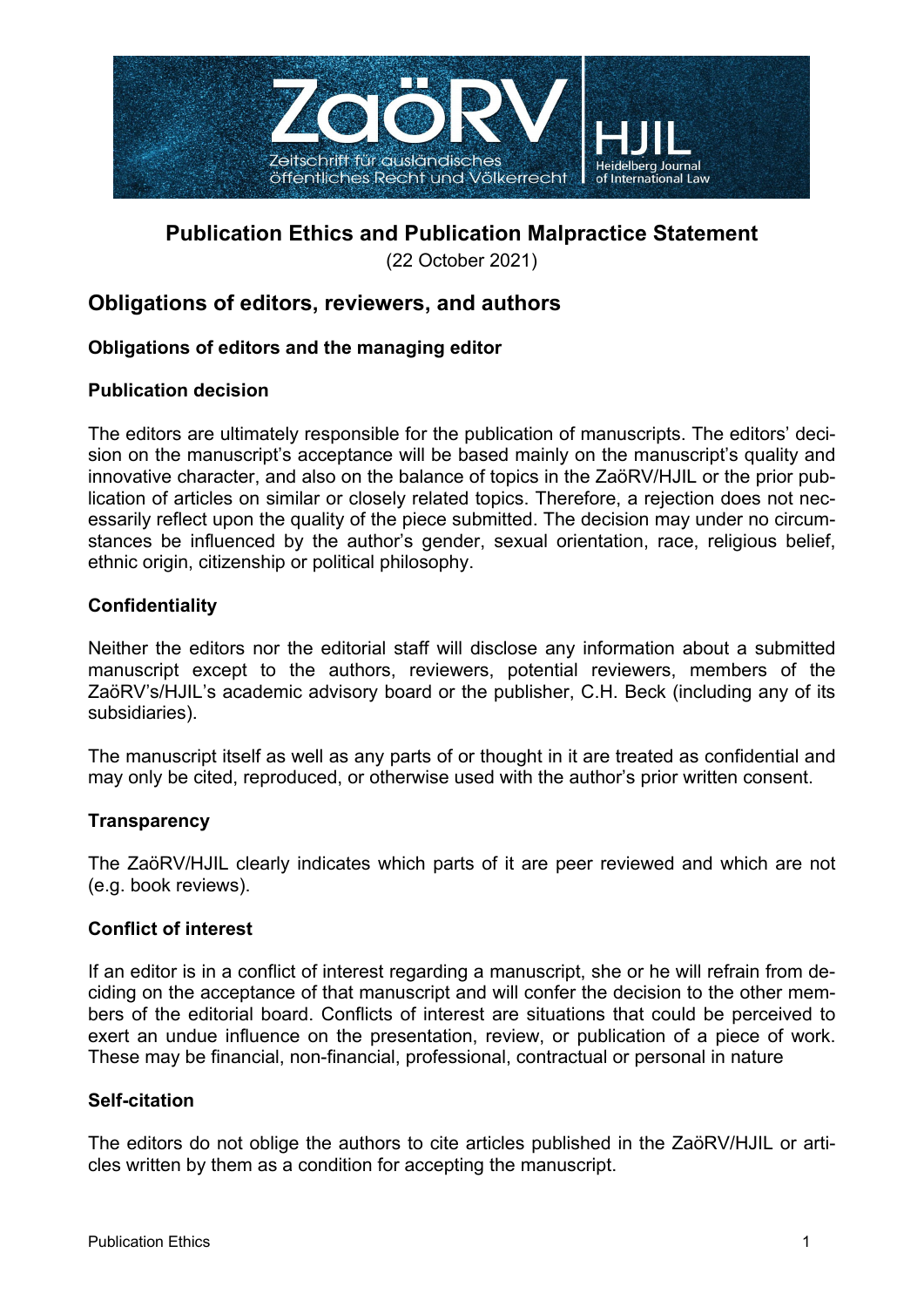

## **Obligations of reviewers**

#### **Role of reviewers**

The reviewers' role is to assist the editorial decision making and to improve the submitted manuscript. To that end, reviewers can make recommendations to the authors regarding the structure of the manuscript and also regarding relevant material that were not covered by the manuscript.

Reviewers can also draw to the editor's attention any parts of the manuscript which are similar or identical to other published works.

#### **Inability**

If a reviewer finds herself or himself unable to review the manuscript in due time (regardless of the reasons, e.g. other obligations or missing qualification in the subject matter), she or he will inform the editors accordingly without delay and withdraw from the review process.

#### **Objectivity**

Reviewers evaluate the manuscripts in an objective, non-personal and non-insulting manner in line with academic standards. They are expected to express their views clearly and support them with arguments.

#### **Confidentiality**

The manuscript itself as well as any parts of or thought in it are treated as confidential. Reviewers will not discuss the manuscript with any other expert (except from the editors) or cite from it without the author's prior written consent.

#### **Conflict of interest**

If a reviewer is in a conflict of interest regarding a manuscript, she or he will refrain from reviewing that manuscript. She or he will indicate any conflict of interest to the editors.

#### **Obligations of authors**

#### **Good scientific practice**

Authors make their scholarly statements according to their best knowledge. Any knowingly false statement is unethical and therefore unacceptable.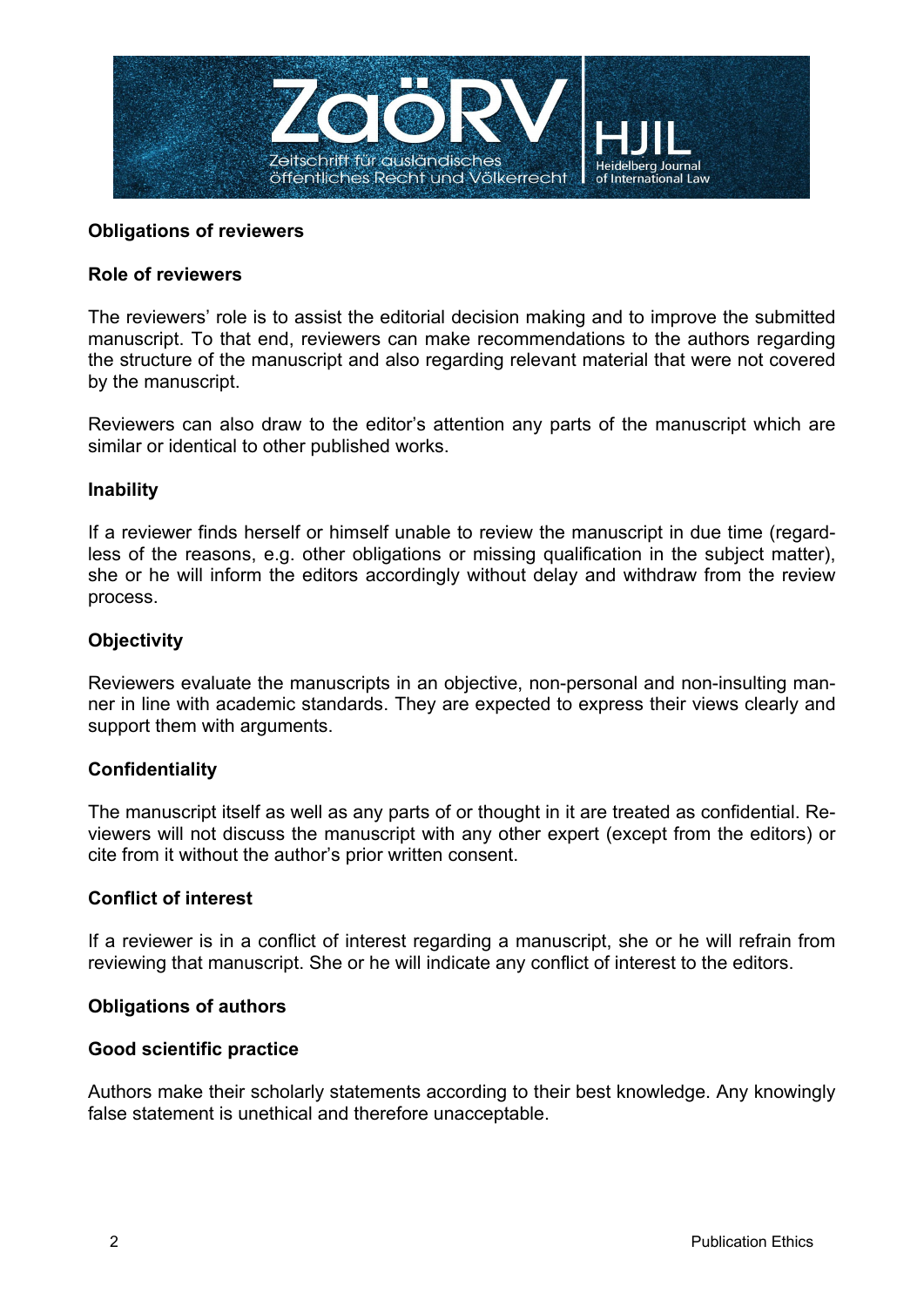

## **Authorship and plagiarism**

Authors must only submit original manuscripts. Every use of materials or thoughts from other persons must be marked accordingly by citations or quotations. The authors shall also cite all works which influenced their manuscript.

Only those who made a considerable contribution to the manuscript can be listed as authors. Any kind of "honorary" or "ghost" authorship is unethical. Especially, a leading position in a research group does not in itself constitute a considerable contribution to the manuscript.

All those who contributed considerably to the manuscript have to agree to the publication of the manuscript.

#### **Multiple, redundant or concurrent publications and submissions**

The manuscript must not have been already published in the whole or in large parts in any other publication. Any prior publication of (parts of) the manuscript must be revealed to the editors.

Additionally, the authors may not submit the manuscript to any other publisher before the editors have refused the manuscript.

#### **Disclosure and conflict of interest**

The authors are expected to disclose any source of financial support they received for the manuscript. The authors shall also disclose all circumstances to the editors which might constitute a conflict of interest with regard to the scholarly view expressed in the manuscript. A conflict of interest shall be deemed to exist whenever a third person may reasonably doubt the objectivity of the research in light of the circumstances.

# **Errors**

Any errors in the manuscript that the authors become aware of before or after publication must be brought to the editors' attention without delay and authors must cooperate with the editors in order to allow for a rectification, if appropriate.

#### **Procedures to detect and to remedy misconduct**

#### **a) Detecting misconduct**

Any person may at any time contact the managing editor to report alleged misconduct.

Such a report should, in principle, be supported by further information and evidence.